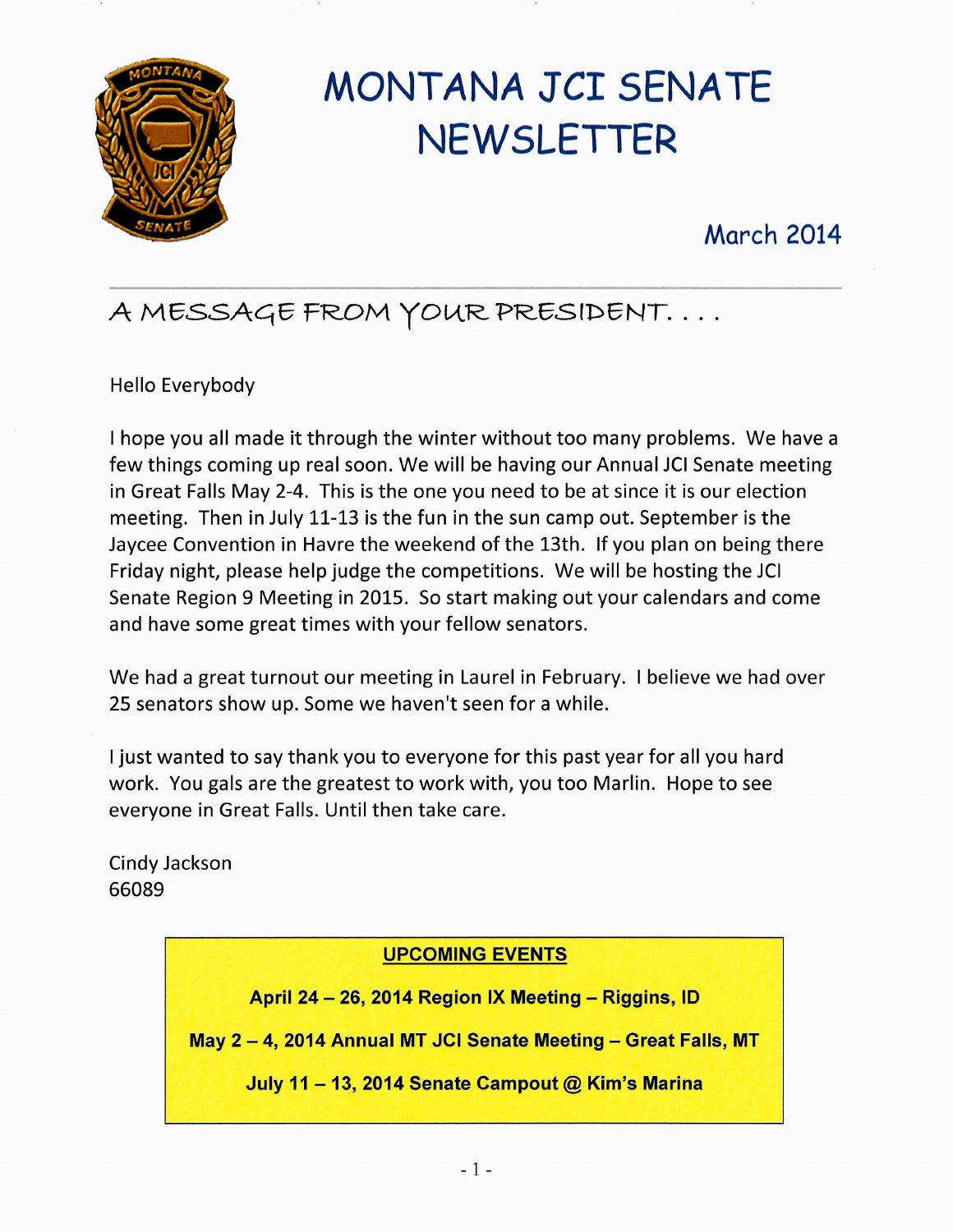A MESSAGE FROM YOUR TREASURER...

Hello Montana Senators,

hope that everyone is having a SUPER summer. It always goes by so fast. We have a date for the Senate Campout 2014 at Kim's Marina so mark your calendars for July 11-13. A flyer and list of reservations is included with this newsletter.

If you haven't paid your dues or plaque sponsorship for 2013, please do so. I sent reminders a few weeks ago to those that still owe. Please remit your payment as soon as possible so I don't have to spend money to send additional invoices. If you are not interested in continuing you sponsorship or membership, please let me know (by email DebMacrae@aol.com or 406-534-2925).

In Jaycees,

Deborah Roberts #60582, MTJCI Treasurer

WE STILL HAVE MUGS AVAILABLE!!

 $A$  MESSAGE FROM YOUR SECRETARY / NEWLETTER EDITOR...

Hello Everyone! I hope you all are doing well. Sorry I have not been at the past couple of meetings —now that Caden is in kindergarten seems like we have something going on every weekend. As of right now I am planning on being in Great Falls for the annual meeting so I hope to see a lot of you there.

have included with this newsletter an information page for the upcoming May meeting in Great Falls. A huge thank you to Janet Prescott for getting this all set up for us. Please let me know by April 15<sup>th</sup> if you plan on attending the meeting so we can make the meeting room arrangements with the hotel. Feel free to email me at meeting room arrangements with the hotel.  $mifi$ ggins7@msn.com or give me a call or send a text to (406) 209-6500.

As always if you have any news, tidbits or photos that you would like to add to either the newsletter or our webpage please let me know and I will get that handled.

Jill Figgins Senator # 66090 MTJCI Secretary / Newsletter Editor